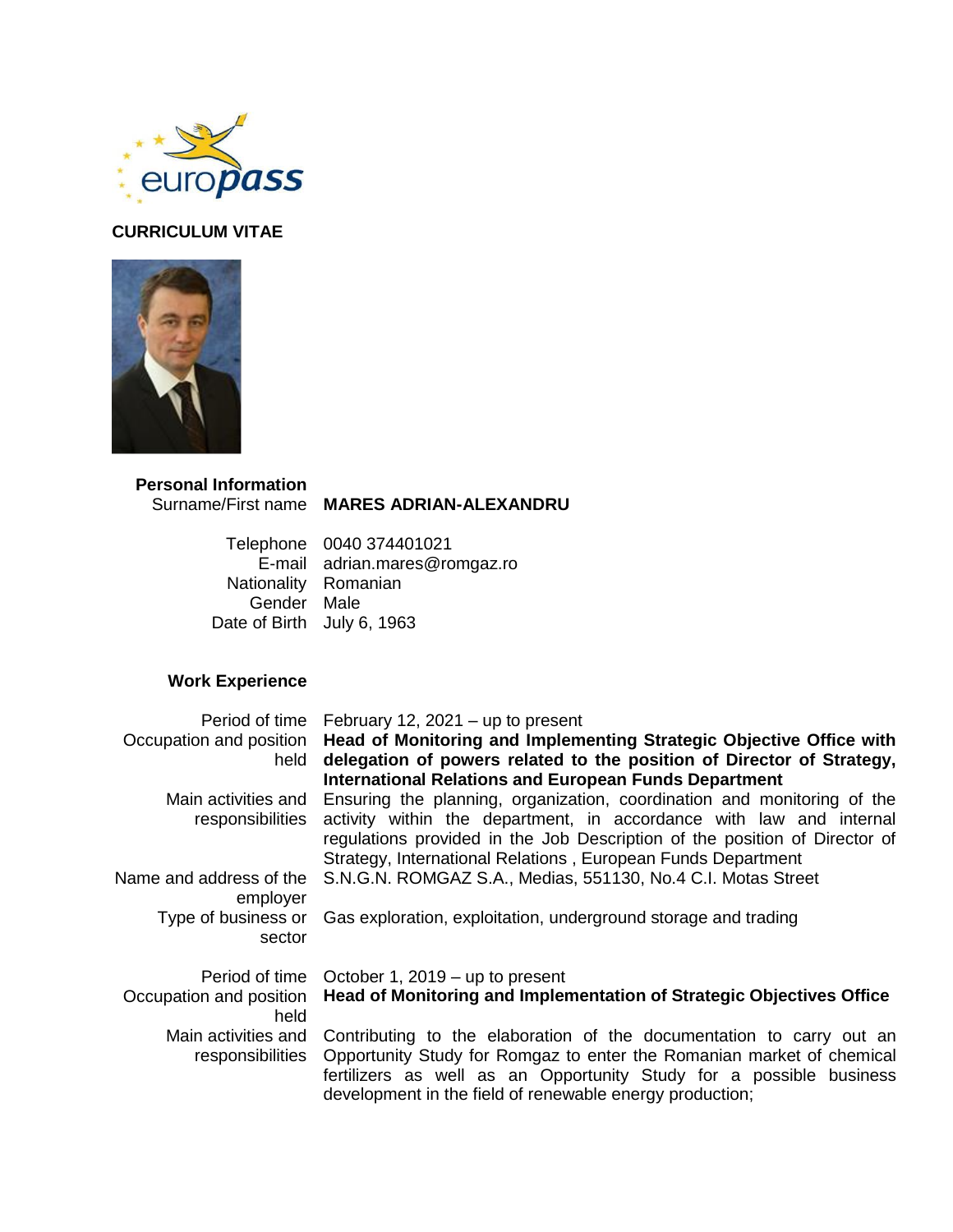| Name and address of the<br>employer<br>Type of business or<br>sector | Managing the relations with international bodies where Romgaz is a<br>member;<br>Coordinating the activity of translating documents;<br>Responsible for compliance with quality and environmental procedures in<br>force;<br>Risk Management;<br>Ensuring the logistics necessary for the participation of Romgaz employers<br>in international conferences;<br>Responsible for compliance with the applicable legal framework;<br>S.N.G.N. ROMGAZ S.A., Medias, 551130, No.4 C.I. Motas Street<br>Gas exploration, exploitation, underground storage and trading                                                                                                                                                                                                                                                                                                                                                                                                                                                   |
|----------------------------------------------------------------------|---------------------------------------------------------------------------------------------------------------------------------------------------------------------------------------------------------------------------------------------------------------------------------------------------------------------------------------------------------------------------------------------------------------------------------------------------------------------------------------------------------------------------------------------------------------------------------------------------------------------------------------------------------------------------------------------------------------------------------------------------------------------------------------------------------------------------------------------------------------------------------------------------------------------------------------------------------------------------------------------------------------------|
| Period of time<br>Occupation and position<br>held                    | August 1, 2012 - September 30, 2019<br><b>Head of International Business Development</b>                                                                                                                                                                                                                                                                                                                                                                                                                                                                                                                                                                                                                                                                                                                                                                                                                                                                                                                            |
| Main activities and<br>responsibilities                              | Identifying cooperation possibilities with partners in the field of hydrocarbon<br>exploration;<br>Participation in international conferences with the above-mentioned scope,<br>as well as to be updated with the latest news in the field;<br>Updating the data base necessary for a first analysis of the business<br>opportunity;<br>Coordinating project teams within the department;<br>Coordinating the promotion of the business (based on internal quality<br>procedures) towards the corporate decision making bodies;<br>Managing the relations with the international bodies where Romgaz is a<br>member;<br>Coordinating the activity of translating documents;<br>Responsible for compliance with quality and environment procedures in<br>force;<br>Risk Management;<br>Ensuring the logistics necessary for the participation of Romgaz employers<br>in international conferences;<br>Responsible for compliance of the applicable legal framework (Petroleum<br>Law and Rules of Application etc.) |
| Name and address of the<br>employer<br>Type of business or<br>sector | S.N.G.N. ROMGAZ S.A., Medias, 551130, No.4 C.I. Motas Street<br>Gas exploration, exploitation, underground storage and trading                                                                                                                                                                                                                                                                                                                                                                                                                                                                                                                                                                                                                                                                                                                                                                                                                                                                                      |
| Period of time<br>Occupation and position<br>held                    | February 19, 2009 - July 31, 2012<br><b>Director of Cooperation Department</b>                                                                                                                                                                                                                                                                                                                                                                                                                                                                                                                                                                                                                                                                                                                                                                                                                                                                                                                                      |
| Main activities and<br>responsibilities                              | Coordinating the activity of Bratislava Branch, the international cooperation<br>(the activity presented above)<br>Responsible for the generation and implementation of process and<br>operational procedures and work instructions in the field of quality<br>applicable to the department's activity;<br>Managing the relationship with the bodies where Romgaz is a member<br>(UNECE, IGU, EUROGAS, BBSPA, CNR-CME, CCIA Sibiu, CCI Mures                                                                                                                                                                                                                                                                                                                                                                                                                                                                                                                                                                        |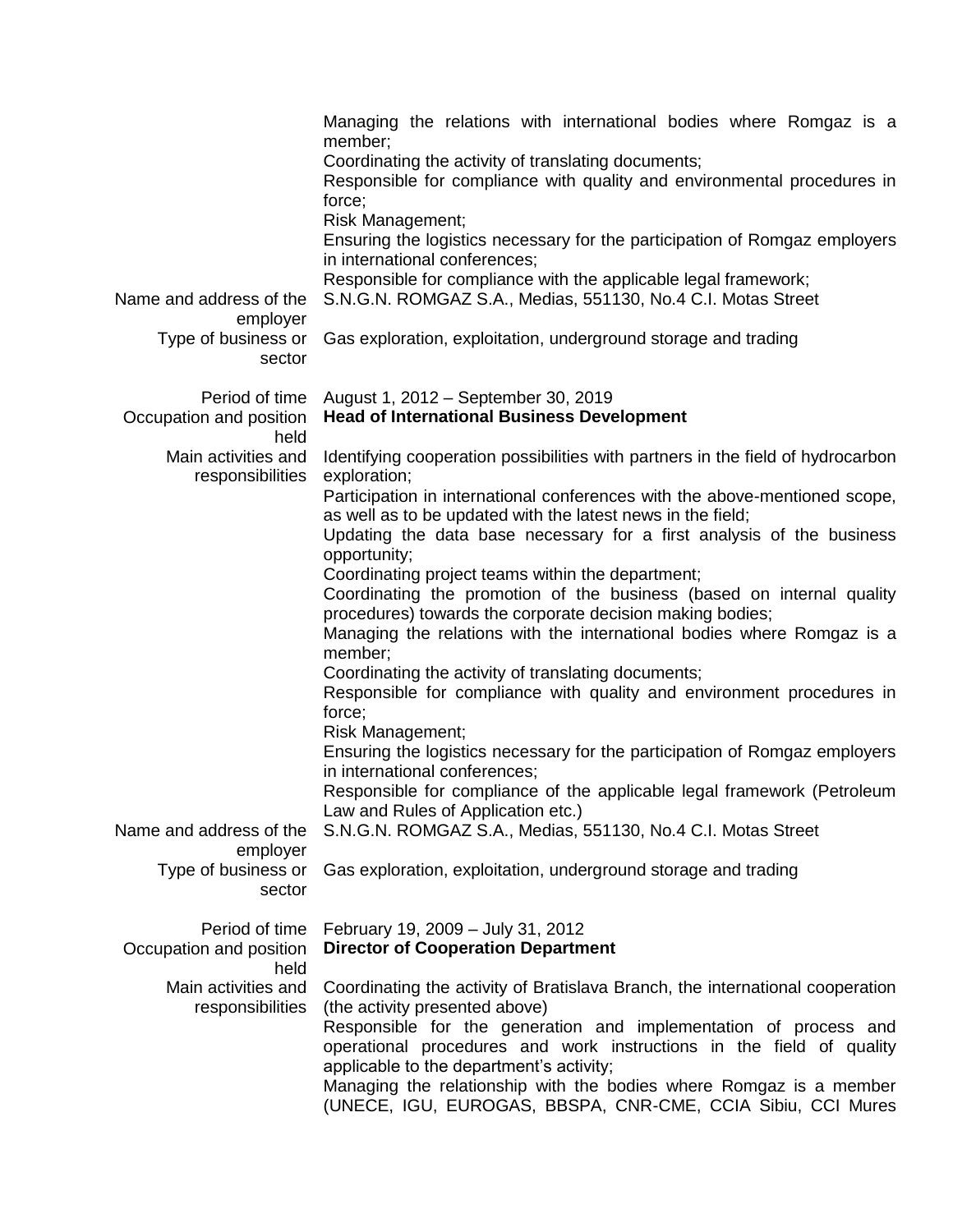| Name and address of the                                                                                                                                                                                                                                                                            | $etc$ );<br>S.N.G.N. ROMGAZ S.A., Medias, 551130, No.4 C.I. Motas Street                                                                                                                                                                                                                                                                                                                                                               |  |  |  |
|----------------------------------------------------------------------------------------------------------------------------------------------------------------------------------------------------------------------------------------------------------------------------------------------------|----------------------------------------------------------------------------------------------------------------------------------------------------------------------------------------------------------------------------------------------------------------------------------------------------------------------------------------------------------------------------------------------------------------------------------------|--|--|--|
| employer<br>Type of business or<br>sector                                                                                                                                                                                                                                                          | Gas exploration, exploitation, underground storage and trading                                                                                                                                                                                                                                                                                                                                                                         |  |  |  |
| Period of time<br>Occupation and position<br>held                                                                                                                                                                                                                                                  | August 8, 2007 - February 18, 2009<br>Deputy Director of Information Technology Department                                                                                                                                                                                                                                                                                                                                             |  |  |  |
| Main activities and<br>responsibilities<br>Name and address of the                                                                                                                                                                                                                                 | Coordinating the voice and data telecommunication support services,<br>hardware infrastructure and optimization of related costs;<br>Coordinating IT support activities and communication at company's level;<br>S.N.G.N. ROMGAZ S.A., Medias, 551130, No.4 C.I. Motas Street                                                                                                                                                          |  |  |  |
| employer<br>Type of business or<br>sector                                                                                                                                                                                                                                                          | Gas exploration, exploitation, underground storage and trading                                                                                                                                                                                                                                                                                                                                                                         |  |  |  |
| Period of time<br>Occupation and position<br>held                                                                                                                                                                                                                                                  | July 1, 2006 - July 31, 2007<br><b>Director of Cooperation - International Relations Department</b>                                                                                                                                                                                                                                                                                                                                    |  |  |  |
| Main activities and<br>responsibilities                                                                                                                                                                                                                                                            | Coordinating the activity of international cooperation, associations and joint<br>ventures where Romgaz is part of;<br>Coordinating the activities of analysis and control of documents designating                                                                                                                                                                                                                                    |  |  |  |
| Name and address of the<br>employer                                                                                                                                                                                                                                                                | the operations developed within the Cooperation Agreements;<br>S.N.G.N. ROMGAZ S.A., Medias, 551130, No.4 C.I. Motas Street                                                                                                                                                                                                                                                                                                            |  |  |  |
| Type of business or<br>sector                                                                                                                                                                                                                                                                      | Gas exploration, exploitation, underground storage and trading                                                                                                                                                                                                                                                                                                                                                                         |  |  |  |
| Period of time<br>Occupation and position<br>held                                                                                                                                                                                                                                                  | March 1, 2000 - July 1, 2006<br><b>Head of Cooperation - International Relations Office</b>                                                                                                                                                                                                                                                                                                                                            |  |  |  |
| Main activities and<br>responsibilities                                                                                                                                                                                                                                                            | Identifying possibilities to cooperate with partners in the field<br>of<br>hydrocarbons explorations;<br>Managing the relation with international bodies;<br>Coordinating the activity of translating documents;<br>Responsible for compliance with quality and environment procedures in<br>force;<br>Risk Management;<br>Ensuring the logistics necessary for the participation of Romgaz employers<br>in international conferences; |  |  |  |
| Name and address of the<br>employer                                                                                                                                                                                                                                                                | S.N.G.N. ROMGAZ S.A., Medias, 551130, No.4 C.I. Motas Street                                                                                                                                                                                                                                                                                                                                                                           |  |  |  |
| Type of business or<br>sector                                                                                                                                                                                                                                                                      | Gas exploration, exploitation, underground storage and trading                                                                                                                                                                                                                                                                                                                                                                         |  |  |  |
| Period of time<br>March 1, 1991 - March 1, 2000<br>Occupation and position<br>Programmer<br>Head of Technology Information Office<br>held<br>Director with delegation for job duties of IT&C Department (I developed<br>applications for IT by means of dispatching, human resources, financial; I |                                                                                                                                                                                                                                                                                                                                                                                                                                        |  |  |  |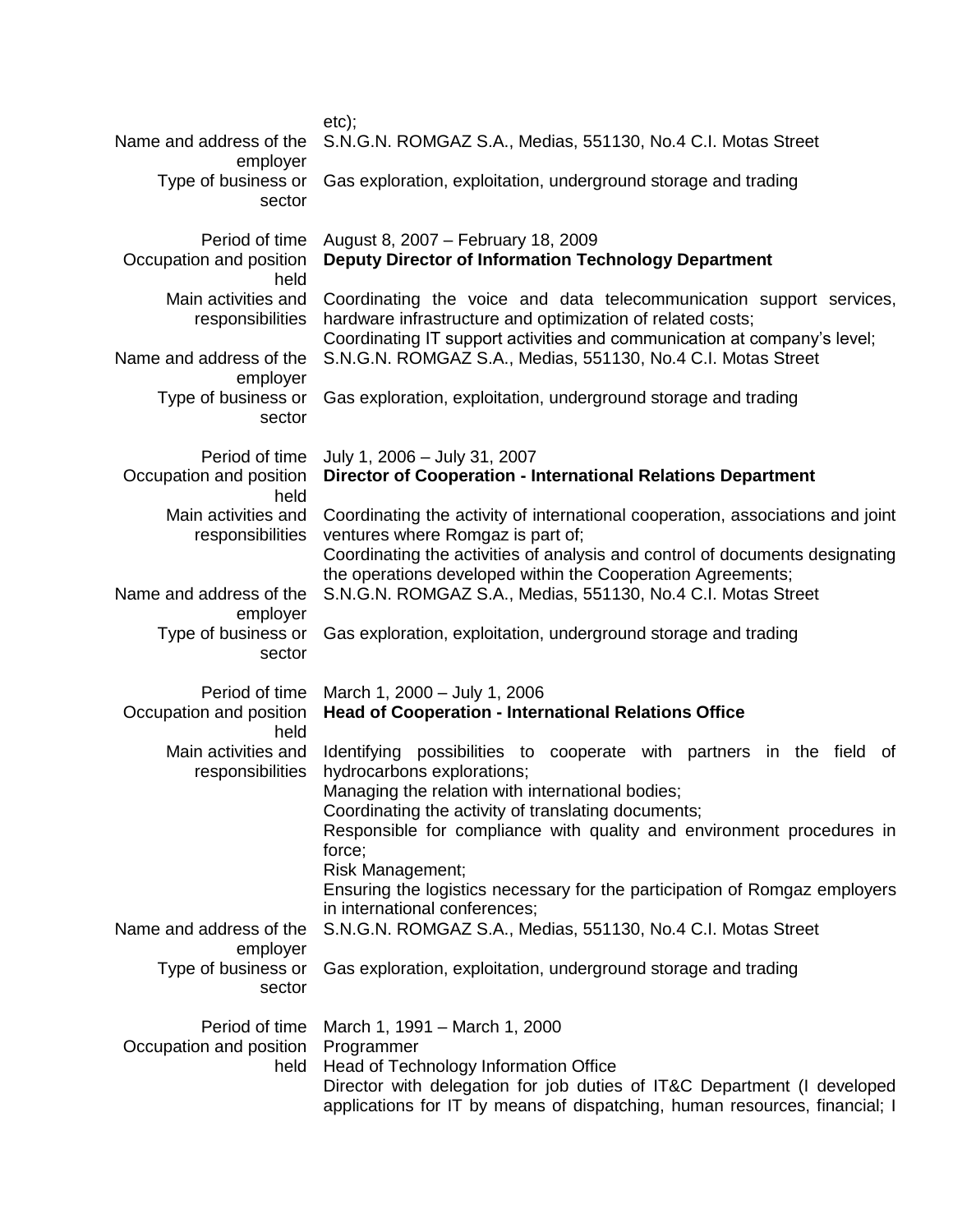coordinated IT&C segment from special SCADA, MAIS and SIEP projects)

| <b>Education and Training</b><br>Period of time 1983 - 1989<br>qualification/diploma<br>awarded<br>institution providing<br>education and training | Type of Engineer, Precision Mechanics<br>Name and type of "Traian Vuia" Polytechnic Institute, Timisoara                                                                                                                                                                                                                                                                                                                                                                                                                                                                                                |
|----------------------------------------------------------------------------------------------------------------------------------------------------|---------------------------------------------------------------------------------------------------------------------------------------------------------------------------------------------------------------------------------------------------------------------------------------------------------------------------------------------------------------------------------------------------------------------------------------------------------------------------------------------------------------------------------------------------------------------------------------------------------|
| Other specializations –<br>certifications                                                                                                          | Managing Successful Programs Foundation - 2011<br>qualifications, Training in communication $-2010$<br>Management of Corporation, Organizational Behavior & Human Resources<br>Management $-2006$<br>Legal Harmonization Analyst - 2006<br>International Project Management - 2002<br>Management Training in British Industry - 1996<br>Financial Management, Marketing, Quality Management and Management<br>Skills - 1996<br>Introduction to SCADA and Electronic Flow Measurement – 1996<br><b>Relational Database Training Course - 1991</b><br>Inventions Patent No. 102980 - "Pneumatic Cylinder" |

### **Language Skills**

Mother language Romanian Other languages English

| —                    |         |                       |                      |                |
|----------------------|---------|-----------------------|----------------------|----------------|
| <b>UNDERSTANDING</b> |         | <b>SPEAKING</b>       |                      | <b>WRITING</b> |
| Listening            | Reading | Spoken<br>interaction | Spoken<br>production |                |
| B1                   | R1      | B1                    | R1                   | B1             |
|                      |         |                       |                      |                |

#### **Organizational Skills and other Competences**

Ability to plan, control, delegate, analyze and synthetize, develop personal abilities;

Competence to make decisions;

Creativity and sense of initiative, ability to manage resources, team work, positive attitude

**Projects** Relevant projects carried out through the contribution of coordinated organizational compartments (representatives of those compartments in project teams): Projects for the acquisition of petroleum rights and obligations (exploration

projects within the main objective of the company to increase the resources and reserves portfolio):

- acquisition of a 10% share in two exploration blocks located in the